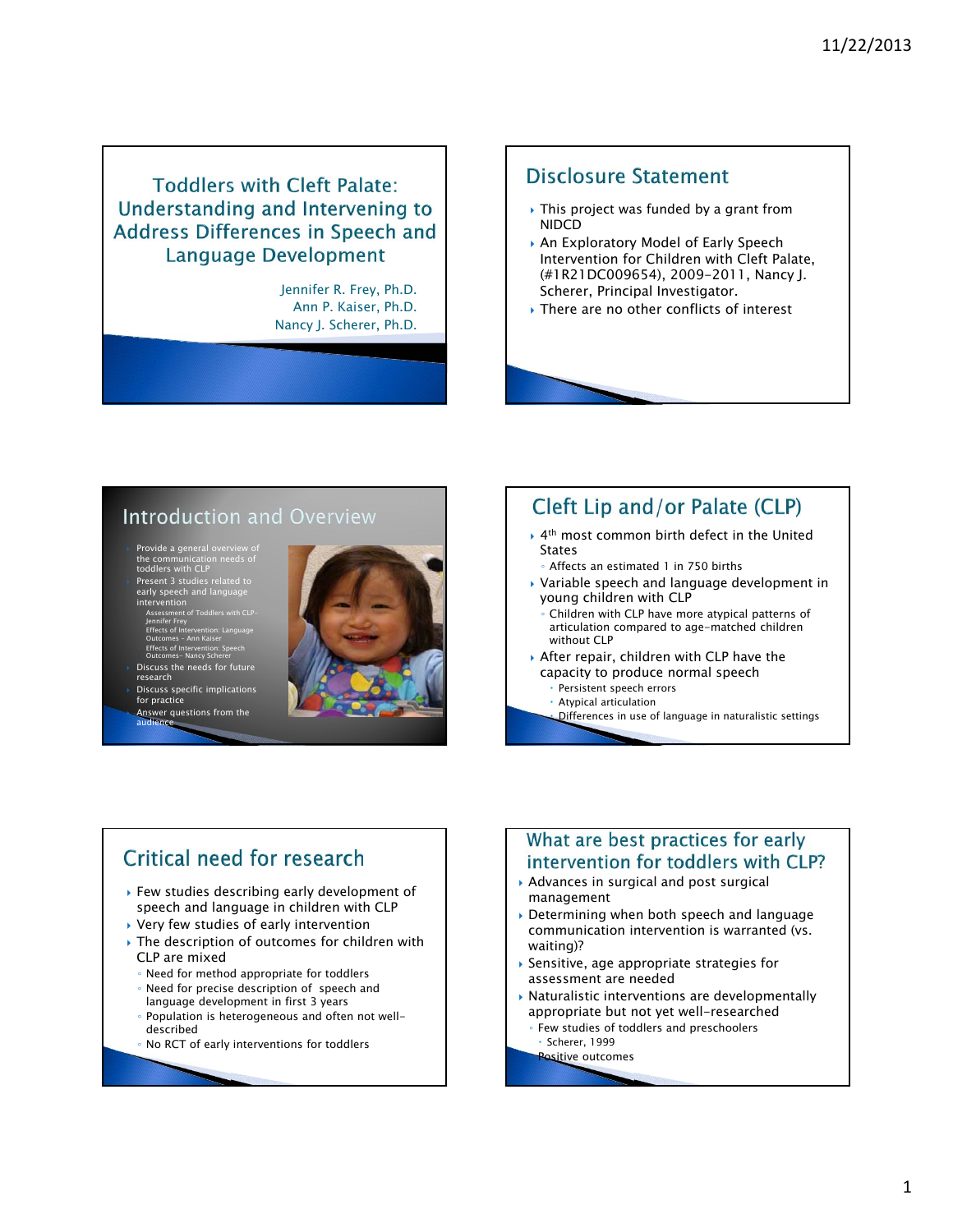### Assessment of Speech and Language Skills of Toddlers With and Without Cleft Palate





### **Research Questions**

- 1. Do children with CLP differ from typically developing toddlers on standardized measures of language and speech?
- 1. Do children with CLP differ in their use of language in interactions with therapists and caregivers?

### **Participants**

- ▶ 48 children between 13 and 37 months old ◦ 24 children with nonsyndromic, repaired CLP
- 24 children with typical speech and language development (TL)
	- $\cdot$  age ( $\pm$  1 month) and gender matched samples

|                              | <b>Children with CLP</b> |           |          | <b>Children with TL</b> |           |          |  |
|------------------------------|--------------------------|-----------|----------|-------------------------|-----------|----------|--|
|                              | Mean                     | <b>SD</b> | Range    | Mean                    | <b>SD</b> | Range    |  |
| <b>Child Age</b><br>(months) | 26.00                    | 6.01      | (1436)   | 25.71                   | 6.34      | (13, 37) |  |
| Caregiver<br>Age<br>(years)  | 32.23                    | 5.76      | (21, 43) | 34.13                   | 4.79      | (25, 44) |  |
|                              |                          |           |          |                         |           |          |  |

# **Inclusion Criteria**

### All participants

- Cognitive scale composite score of 80 or higher on the Bayley-III
- Could produce at least 5 different words per parent report
- Hearing within normal range

### **Children with CLP**

- Initial palate repairs prior to 12 months old
- No syndrome diagnosis

# **Cognitive & Language Assessment**

### Standardized, normreferenced assessment

- Bayley-3 Cognitive
- Subtest ◦ PLS-4
	- Auditory Comprehension
- Expressive Communication
- Total Communication
- Parent Report ◦ MCDI
	- Total words
- Play-based language sample with clinician
- Play session with caregiver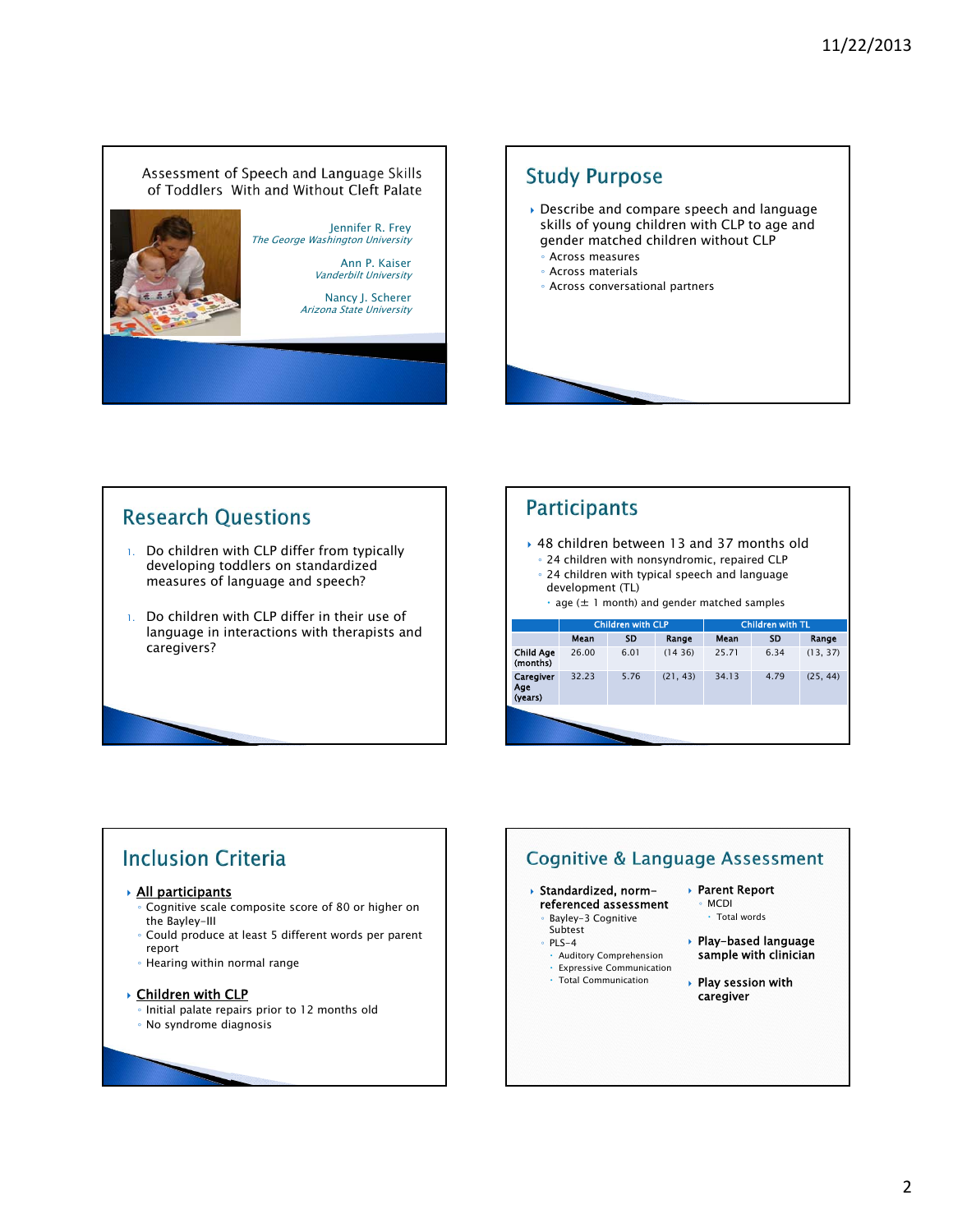# **Measuring Use of Language**

- Language Sample & Play Session
	- Total number of words spoken (TNW)
	- Number of different words spoken (NDW)
	- Mean length of utterance in morphemes (MLUm)
	- Intelligibility: % of intelligible utterances

|                                                                                                                                                                                                             | <b>Children with CLP</b> |           |           | <b>Children with TL</b> |           |           | <b>Effect</b><br><b>Size</b> |  |
|-------------------------------------------------------------------------------------------------------------------------------------------------------------------------------------------------------------|--------------------------|-----------|-----------|-------------------------|-----------|-----------|------------------------------|--|
|                                                                                                                                                                                                             | Mean                     | <b>SD</b> | Range     | Mean                    | <b>SD</b> | Range     | <sub>d</sub>                 |  |
| <b>Bayley Cognitive</b>                                                                                                                                                                                     | 99.8                     | 10.4      | (80, 120) | 102.7                   | 10.3      | (90, 140) | $-0.28$                      |  |
| PLS AC                                                                                                                                                                                                      | 102.5                    | 17.0      | (67, 129) | 108.8                   | 15.0      | (85, 136) | $-0.39$                      |  |
| PLS EC                                                                                                                                                                                                      | 102.1                    | 15.9      | (74, 128) | 111.3                   | 18.8      | (85, 147) | $-0.53$                      |  |
| PLS TC                                                                                                                                                                                                      | 102.7                    | 17.2      | (68, 132) | 111.2                   | 17.8      | (85, 146) | $-0.49$                      |  |
| <b>MCDI</b> total words                                                                                                                                                                                     | 263.2                    | 246       | (6, 642)  | 343.3                   | 217       | (17, 671) | $-0.35$                      |  |
| No statistically significant differences between groups on<br>standardized measures or parent report<br>Results from standardized measures indicate mean performance in<br>each group fell in average range |                          |           |           |                         |           |           |                              |  |

Results: Standardized Assessment &

| <b>Results: Use of Language in Play</b> |                   |      |                          |           |                         |           |           |                              |
|-----------------------------------------|-------------------|------|--------------------------|-----------|-------------------------|-----------|-----------|------------------------------|
|                                         |                   |      | <b>Children with CLP</b> |           | <b>Children with TL</b> |           |           | <b>Effect</b><br><b>Size</b> |
| <b>Language</b><br>Sample               |                   | Mean | <b>SD</b>                | Range     | Mean                    | <b>SD</b> | Range     | d                            |
|                                         | NDW*              | 29.8 | 28.1                     | (0, 91)   | 66.5                    | 50.0      | (3, 166)  | $-0.90$                      |
|                                         | TNW <sup>*</sup>  | 81.2 | 80.7                     | (0, 257)  | 291.6                   | 272.9     | (3, 1167) | $-1.05$                      |
|                                         | <b>MLUm</b>       | 1.58 | 0.73                     | (1, 3.84) | 2.02                    | 1.12      | (1, 4.57) | $-0.46$                      |
| % Intelligibility                       |                   | 55.9 | 22.5                     | (11, 100) | 63.6                    | 15.7      | (29, 100) | $-0.40$                      |
| Caregiver-Child Play Session            |                   |      |                          |           |                         |           |           |                              |
|                                         | NDW*              | 20.9 | 17.5                     | (0, 57)   | 33.3                    | 20.7      | (5, 71)   | $-0.64$                      |
|                                         | TNW*              | 39.1 | 32.2                     | (0, 92)   | 81.4                    | 58.6      | (8, 185)  | $-0.89$                      |
|                                         | <b>MLUm</b>       | 1.43 | 0.52                     | (1, 2.8)  | 1.83                    | 0.83      | (1, 3.71) | $-0.57$                      |
|                                         | % Intelligibility | 45.2 | 22.8                     | (0, 78)   | 54.2                    | 14.7      | (28, 85)  | $-0.47$                      |
| $^{\ast}$ <i>p</i> < .05                |                   |      |                          |           |                         |           |           |                              |





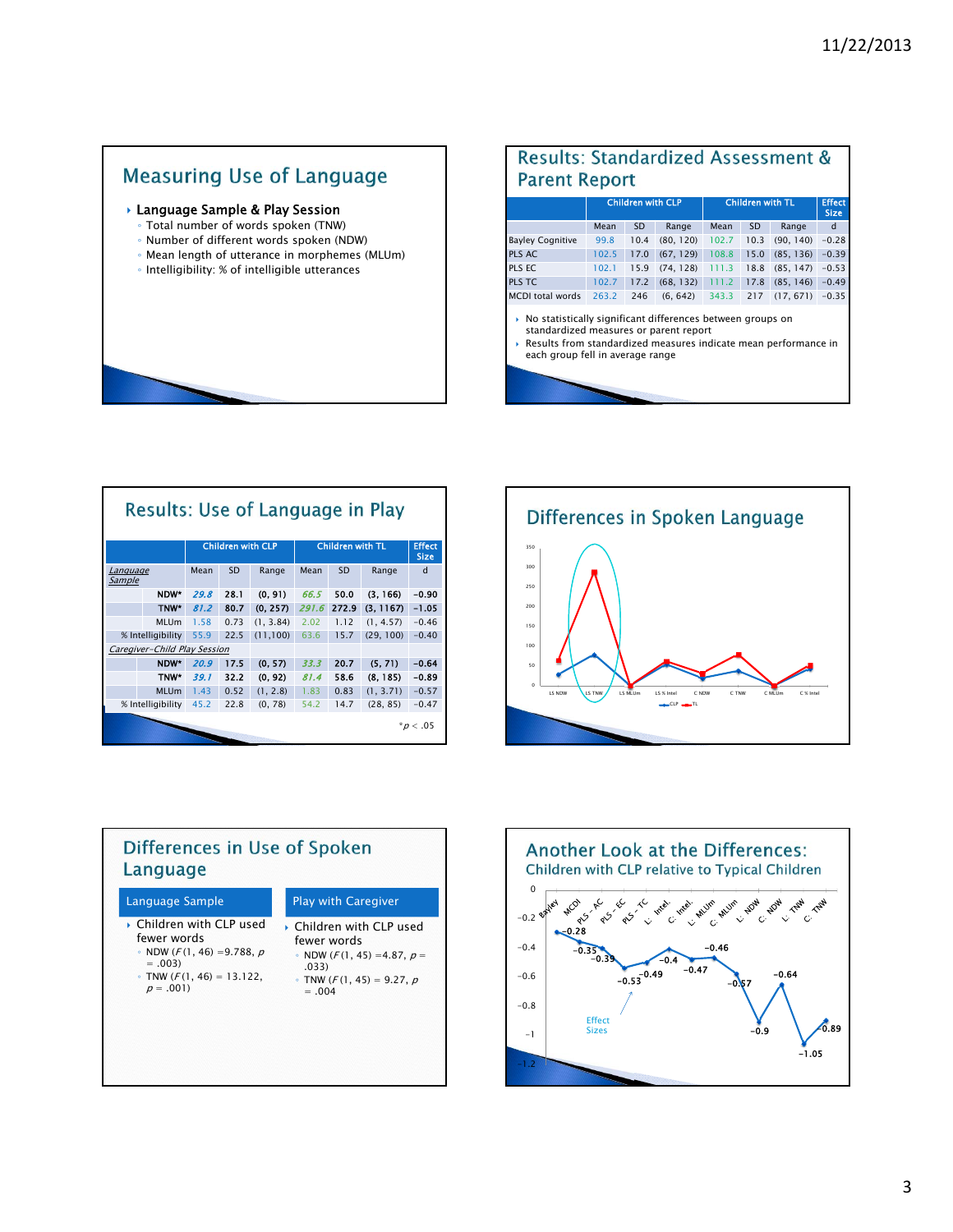### **Functional Language Skills**

- Significant differences observed in spoken language of children with and without CLP suggest a possible functional language deficit for young children with CLP ◦ Lower rate of talking
	- Less diversity in spoken vocabulary
- Communication partner matters
	- Caregiver vs examiner
	- Adult vs peer (expected from parent report)

### **Challenges in Use of Functional** Language

- Lower rates of talking or use of fewer words may:
- limit opportunities for interactions with peers and adults
- influence type of responses and linguistic input provided to young children with CLP by parents and/or teachers
- $\rightarrow$  Implications for assessment
- $\rightarrow$  Implications for intervention

### **Implications for Assessment**

- Measurement context
- Measurement type
- Timing of measures
- Early measures may present a more optimistic picture of language development in the current sample

### **Implications for Early Intervention**

- Address gap between language competence and language performance
	- Increase language productivity
	- Increase complexity of spoken language ◦ Increase spoken communication with less familiar conversational partners
- Cross setting language support
- Speech and language intervention in multiple contexts



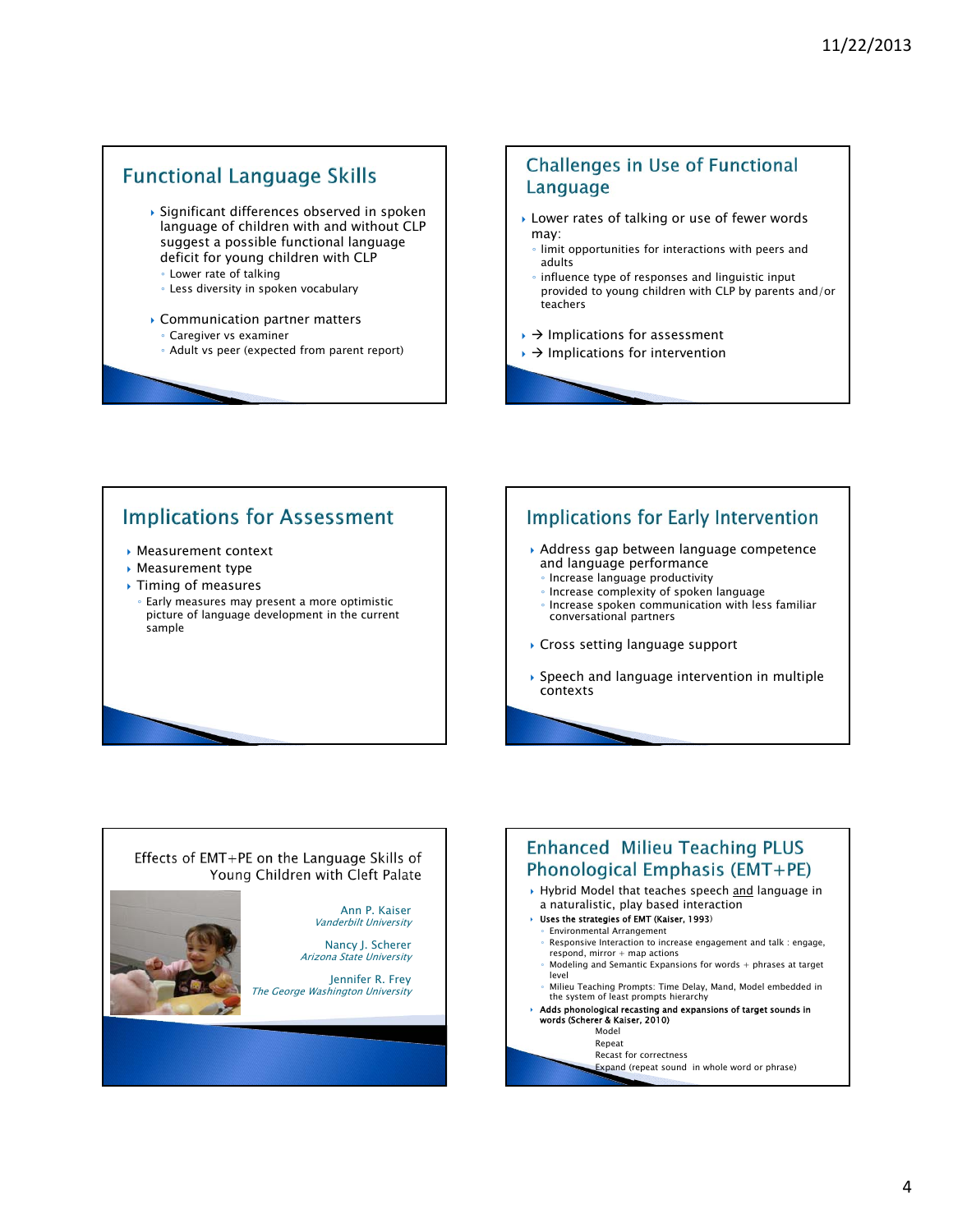### $EMT + PE$  is an individualized, play-based intervention

- Target words selected based on both vocabulary and speech goals
- General goals:
	- Increase rate of talking, using words and sounds Increase diversity of forms (more words, more
	- sounds) Increase complexity (combine words, extend sound
	- combinations) Teach for ease of generalization to conversation
- Specific goals:
- Speech sounds not mastered: developmental sequence for complexity, position in word

**Model of Early Speech/Language Development in Children with Clefts** Limited sound Inventory Limits Reduces vocabulary feedback acquisition Reduces Reduces communication intelligibility attempts



# Video example of EMT +PE



### **Study Purpose**

- ▶ Investigate effects of EMT+PE intervention on expressive and receptive language skills of toddlers with CLP
- $\rightarrow$  Stratified, randomized group comparison design (pilot study)
- Research Question
	- At the end of intervention, do toddlers who receive EMT+PE intervention have better language skills than children who do not receive the EMT+PE intervention?

# **Inclusion Criteria**

- Children with repaired CLP
	- First palate repair initiated by 12 months ◦ Any type of CLP accepted
- No evidence of genetic condition
- Between ages of 15 and 30 months
- Minimum of five reported words (MCDI)
- English spoken as first language in home
- Parent consented to participation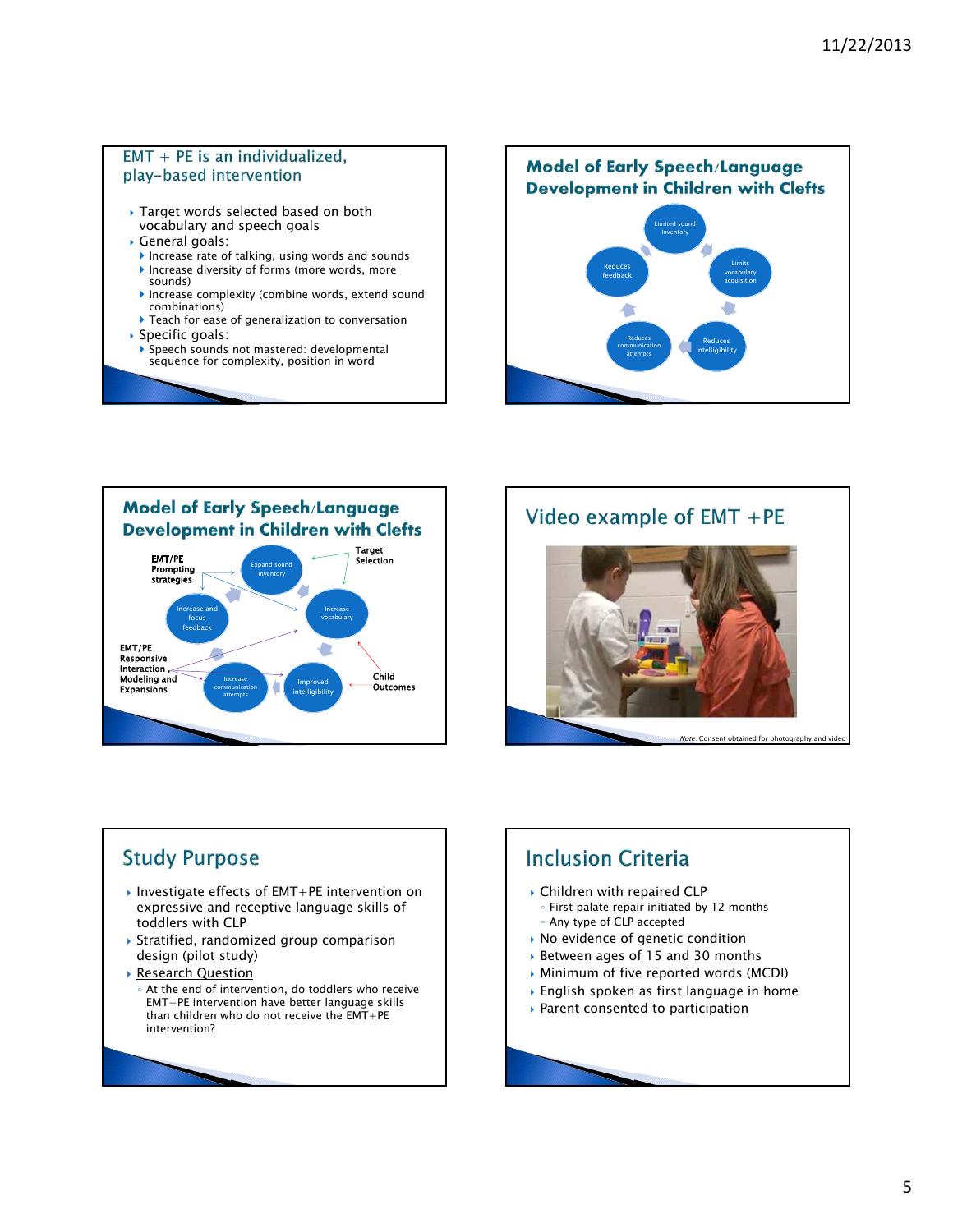### **Participants**

- ▶ 19 children with CLP Subset of children with CLP described in first presentation
- Participants were stratified by age and gender and randomized to intervention (EMT+PE) and business-as-usual (BAU) groups
- 8 children in EMT+PE intervention group
- 11 children in BAU group

#### **Description of Groups** BAU (N= 11) EMT/PE (N= 8) Gender Male 8 5 3 Female 3 Cleft Type Cleft 2 1 Palate 6 5 2 Unilateral 3 CLP Bilateral  $C$ Race/Eth 8 Caucasian 10 Caucasian nicity 1 African American

### Pre-Test Child Participant **Characteristics**

|                                           | <b>Intervention</b><br><b>Mean</b> | <b>Control</b><br><b>Mean</b> |
|-------------------------------------------|------------------------------------|-------------------------------|
| Child's age (months)                      | 24.3(7.1)                          | 26.6(7.2)                     |
| <b>Bailey Cognitive</b><br>subscale score | 96.9(7.5)                          | 103.2 (11.5)                  |
| Age of Palate Repair                      | 11.5(1.9)                          | 11.1(1.4)                     |
| Total # of Words on<br><b>MCDI</b>        | 182.0 (206.1)                      | 303.9 (209.1)                 |

### **EMT+PE Intervention Condition**

- Sessions conducted in clinic room with child preferred toys and activities
- Individualized speech and language targets
- ▶ 48 Intervention sessions
- ▶ 30 minutes in length
- Session conducted by an speech language pathologist trained in EMT+PE
	- Fidelity assessed in 20% of sessions for all children ◦ Criterion levels of each component of EMT+ PE
	- including modeling of child speech and language targets

### Criterion and Fidelity Levels for **Intervention Components**

| <b>Fidelity Measure</b>                       | 96<br><b>Criterion</b> | 96<br><b>Intervention</b><br>Mean (SD) |
|-----------------------------------------------|------------------------|----------------------------------------|
| <b>Matched turns</b>                          | >75                    | 98(2.8)                                |
| Talk at child's level                         | > 50                   | 83(12.5)                               |
| <b>Recasted incorrect child</b><br>utterances | >40                    | 76(16.7)                               |
| <b>Expanded child utterances</b>              | >40                    | 55(16.0)                               |
| <b>Time delay strategies</b>                  | > 80                   | 98(8.0)                                |
| <b>Prompting strategies</b>                   | > 80                   | 98(12.4)                               |
| <b>Words containing speech targets</b>        | >25%                   | 34(17.3)                               |
|                                               |                        |                                        |

#### **Language Outcomes**  $PLS-4$  LENA **Expressive** ◦ Number of vocalizations per Communication raw score minute MCDI (parent report) ◦ Auditory Comprehension raw score ◦ total number of words Language Sample ◦ NDW Data analyzed using ◦ MLUm ordinary least squares Combined Language (OLS) regression models Sample + ◦ Covariates Caregiver-Child Pre-test scores Child age at pre-test Interaction Session Experimental group◦ NDW per minute ◦ MLUm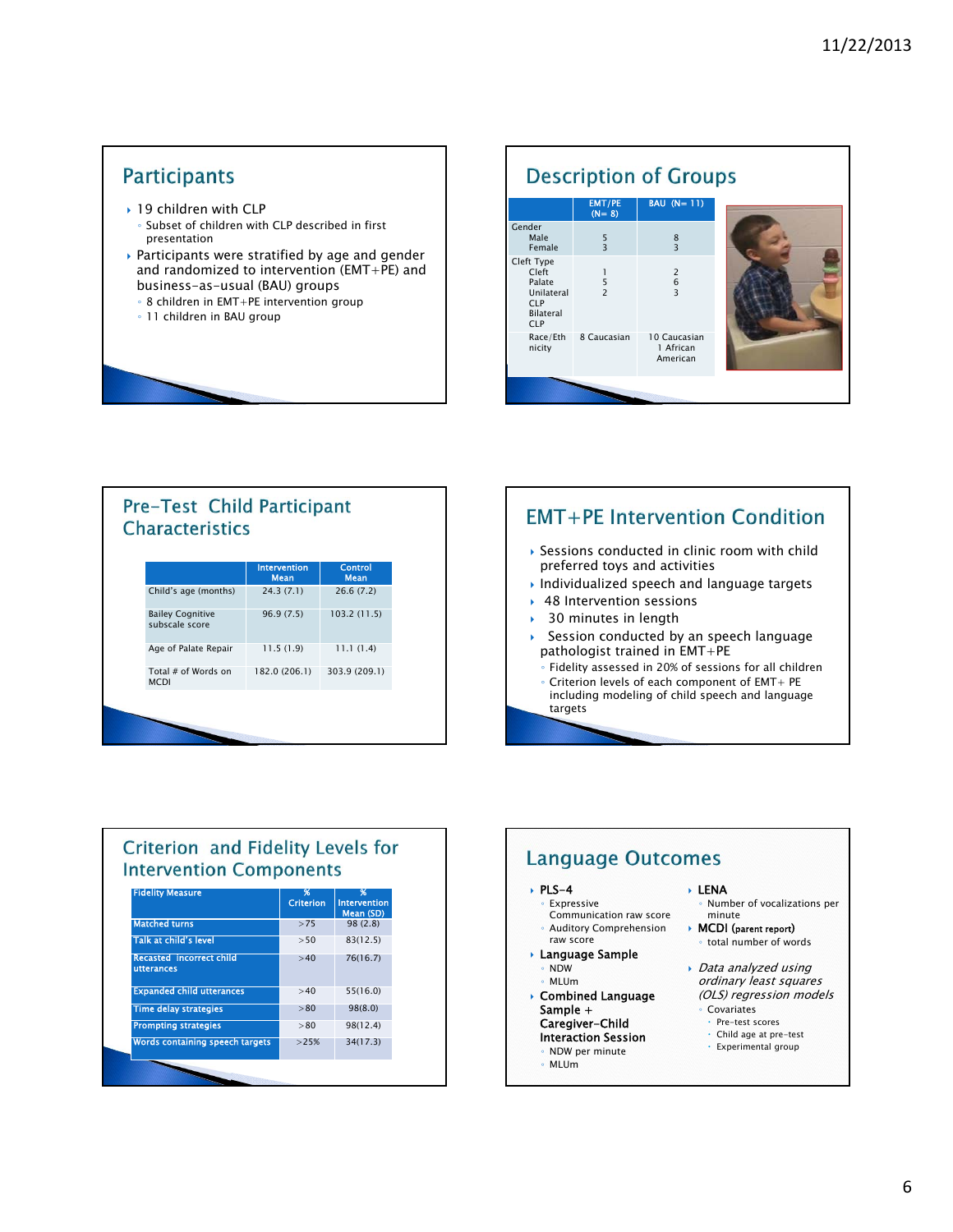### **Pre-Test Language**

- On average, children in BAU group performed better than children in EMT+PE group across all measures at start of study
	- No statistically significant differences between groups
	- Expressive language skills
	- Receptive language skills
	- NDW per minute
	- MLUm
	- Number of LENA vocalizations per min
	- Speech intelligibility
	- Significant difference on total language skills  $PLS-4, F(1, 17) = 5.89, p = 0.027$

# Intervention and Control at Pre-test



### **Language Outcomes**

- When controlling for language skills and age at the start of the study,
- Significant differences in receptive language skills (PLS-AC) at end of intervention were observed
- Differences in expressive language skills between groups at the end of intervention approached significance
- Effect sizes ranged from .04 (MLUm) to .43 ( PLS-AC)
- All ES favored intervention group
- Effects sizes for expressive and receptive language, NDW, and MCDI were >.30

# **Language Outcomes**

| <b>Outcome Measure</b>   | ß     | t    | $\boldsymbol{D}$ | 95% CI            | d    |  |  |  |
|--------------------------|-------|------|------------------|-------------------|------|--|--|--|
| PLS-EC RS                | 3.46  | 2.02 | 0.63             | $[-0.22, 7.14]$   | 0.37 |  |  |  |
| PLS-AC RS*               | 3.91  | 2.59 | .021             | [0.69, 7.13]      | 0.43 |  |  |  |
| <b>MCDI: Total Words</b> | 95.8  | 1.17 | .264             | $[-81.5, 273.1]$  | 0.40 |  |  |  |
| Aggregated NDW/min       | 0.64  | 0.88 | .395             | $[0-.92, 2.21]$   | 0.32 |  |  |  |
| Aggregated MLUm          | 0.05  | 0.12 | .906             | $[-0.76, 0.85]$   | 0.04 |  |  |  |
| Language Sample NDW      | 23.06 | 1.31 | .210             | $[-14.49, 60.61]$ | 0.45 |  |  |  |
| Language Sample MLUm     | 0.12  | 0.26 | .802             | $[-0.91, 1.15]$   | 0.05 |  |  |  |
| $*$ <i>p</i> < .05       |       |      |                  |                   |      |  |  |  |



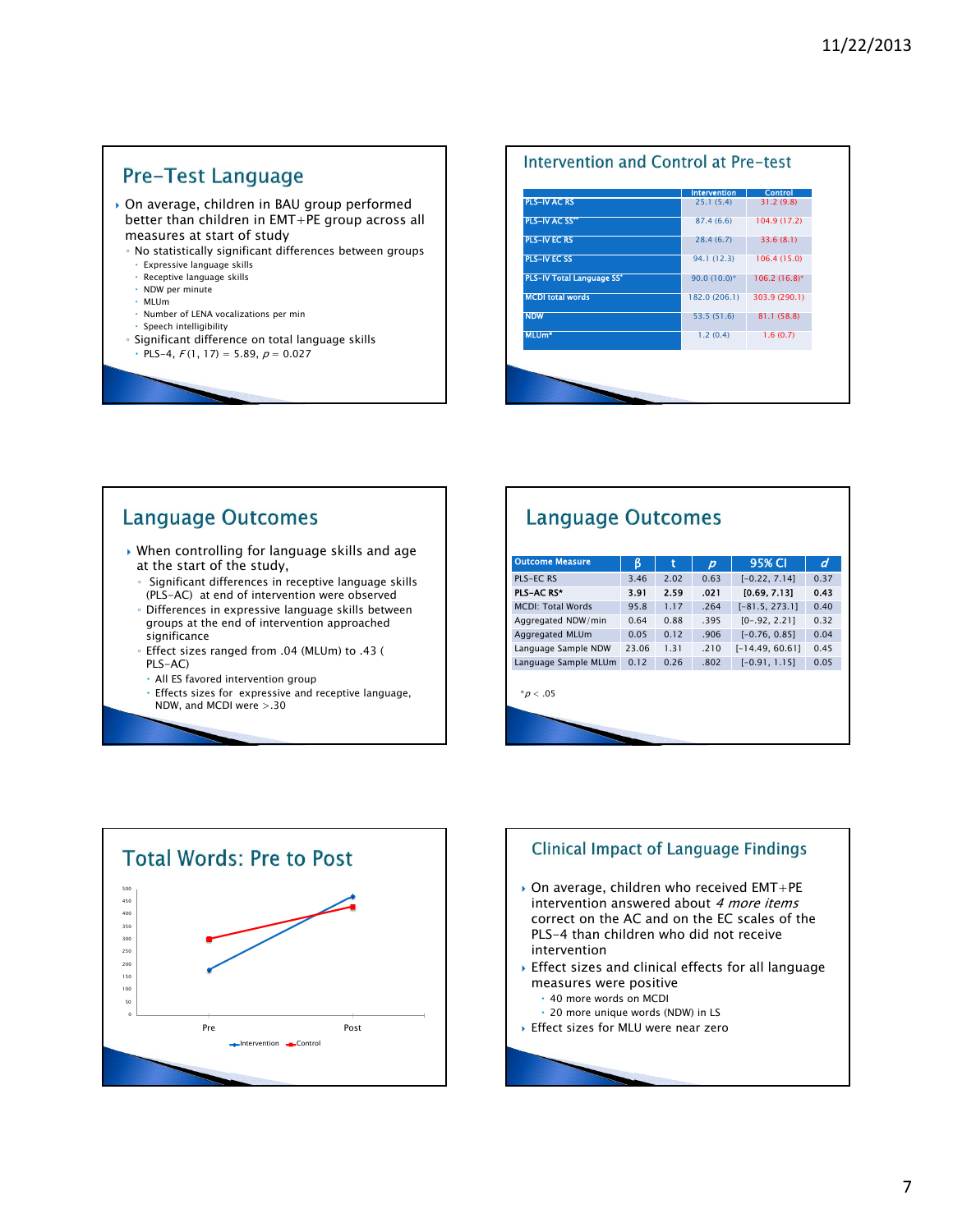### **Discussion**

- $\rightarrow$  Study provides preliminary evidence of the effectiveness of early naturalistic intervention promoting improved language outcomes
- Study needs to be replicated with larger sample Child engagement and overall responsiveness was
- high within sessions, suggesting this is a developmentally appropriate treatment
- Parent satisfaction with the treatment was very high, indicating acceptability of the treatment

### Limitations

- $\triangleright$  N for the study is extremely small
- Randomization did fully distribute differences
- Effect size differences but only one statistically significant outcome
- Sample size
- Variability across children
- 6 month follow up data have not yet been analyzed to examine maintenance of effects
- Measurement context is an issue
- Limitations of LENA to discriminate words
- Low rates of talking in LS





### **Purpose**

- ▶ To assess the efficacy of an early intervention "Enhanced Milieu Teaching with Phonological Emphasis (EMT  $+$  PE)" on the speech and language development of children with CLP under 3 years of age.
	- 19 children were randomly assigned to the EMT+PE intervention or a "business as usual" (BAU) control

# **Today's presentation**

- Speech and language measures pre and post intervention
	- 19 children with CLP who have completed the intervention
		- 8 children in the EMT+ PE intervention
		- 11 children in the BAU
- ▶ Compare to normative speech measures
- 40 noncleft children at 18, 24, 30 and 36 months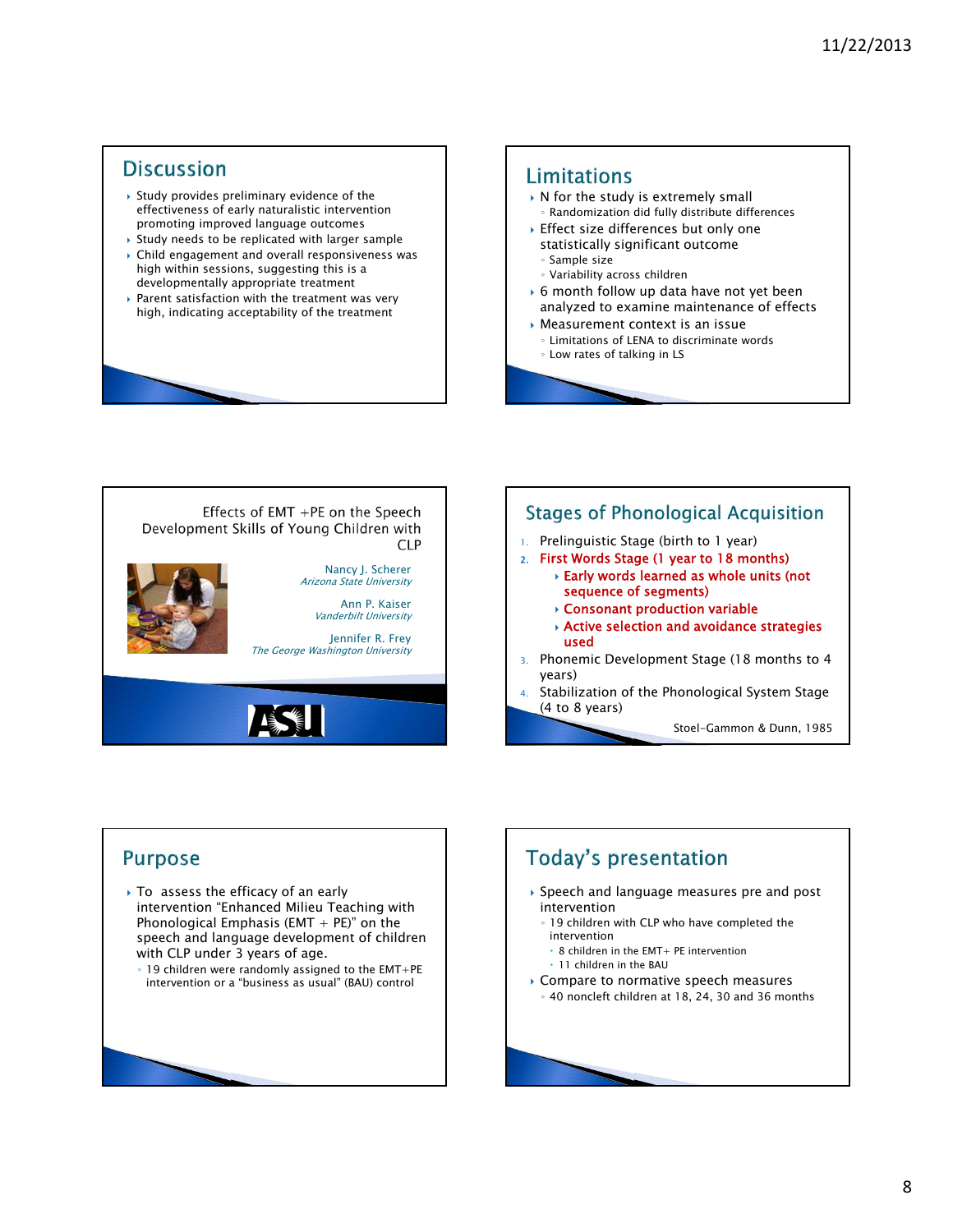### **Speech Measures**

- ▶ Pre-Post Assessment
	- Profiles of Early Expressive Phonological Skills (PEEPS)
	- Language sample
	- Clinician-child (Play)
	- Parent-child (Play, book, snack)

### **Profiles of Early Expressive Phonological Skills** (PEEPS: Williams & Stoel-Gammon)

- Assesses developmentally appropriate sound production in single words
	- consonant inventory
	- place/manner of articulation
	- syllable structure
	- accuracy
	- error patterns
- 18-36 months of age
- Elicited with objects

# **Construction of PEEPS**

- 40 words
- ▶ The words were selected based on
- age of acquisition (AOA) based on vocabulary words from the MacArthur Communicative Development Inventories
- phonetic characteristics to elicit target English consonants across all place, voice, and manner categories of production, as well as in different syllable structures and word position.

### **PEEPS Pre-Post Treatment Data**

- Consonant Inventory
	- Initial
	- Medial/Final
- ▶ Percent Consonants Correct
- Compensatory substitutions





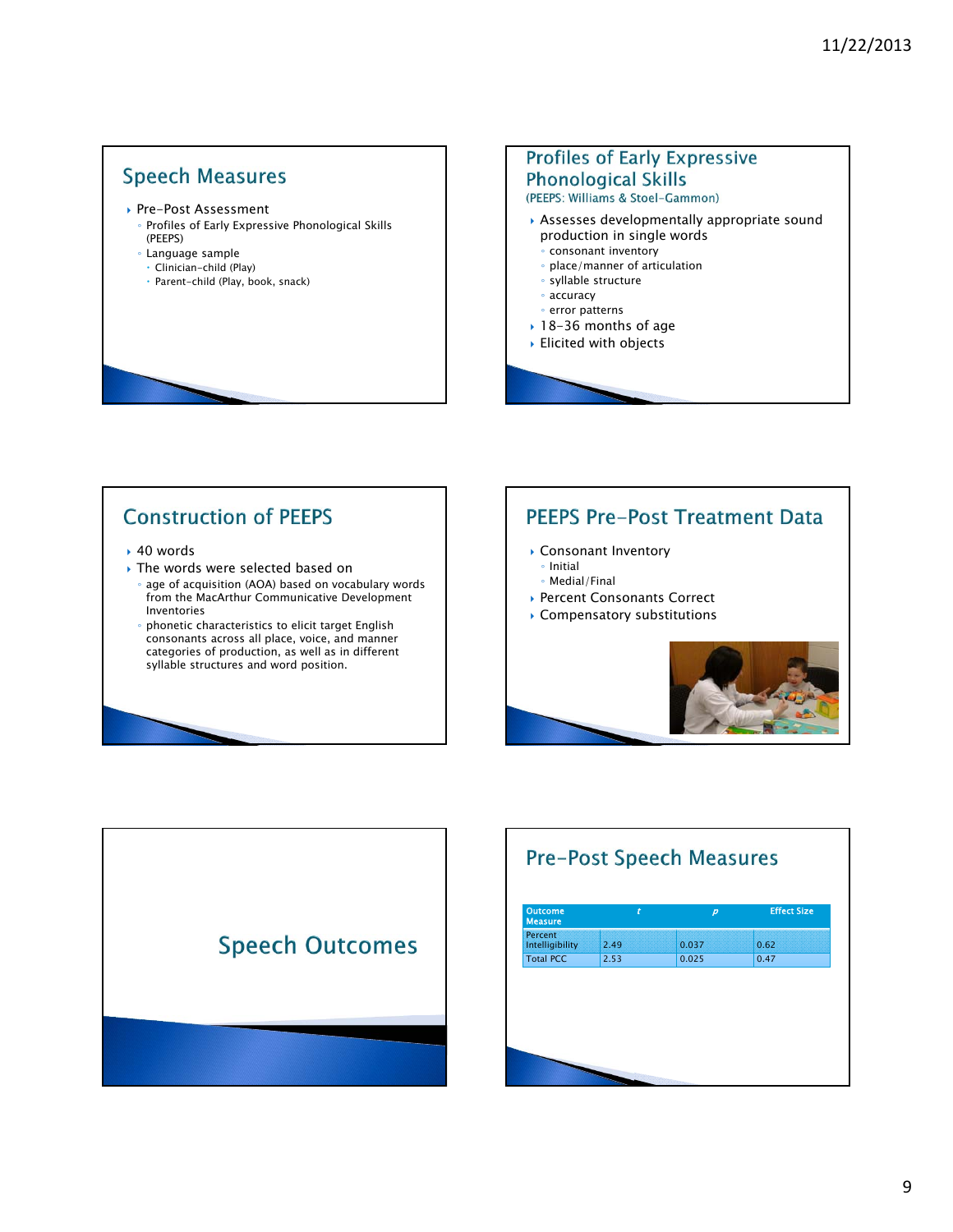